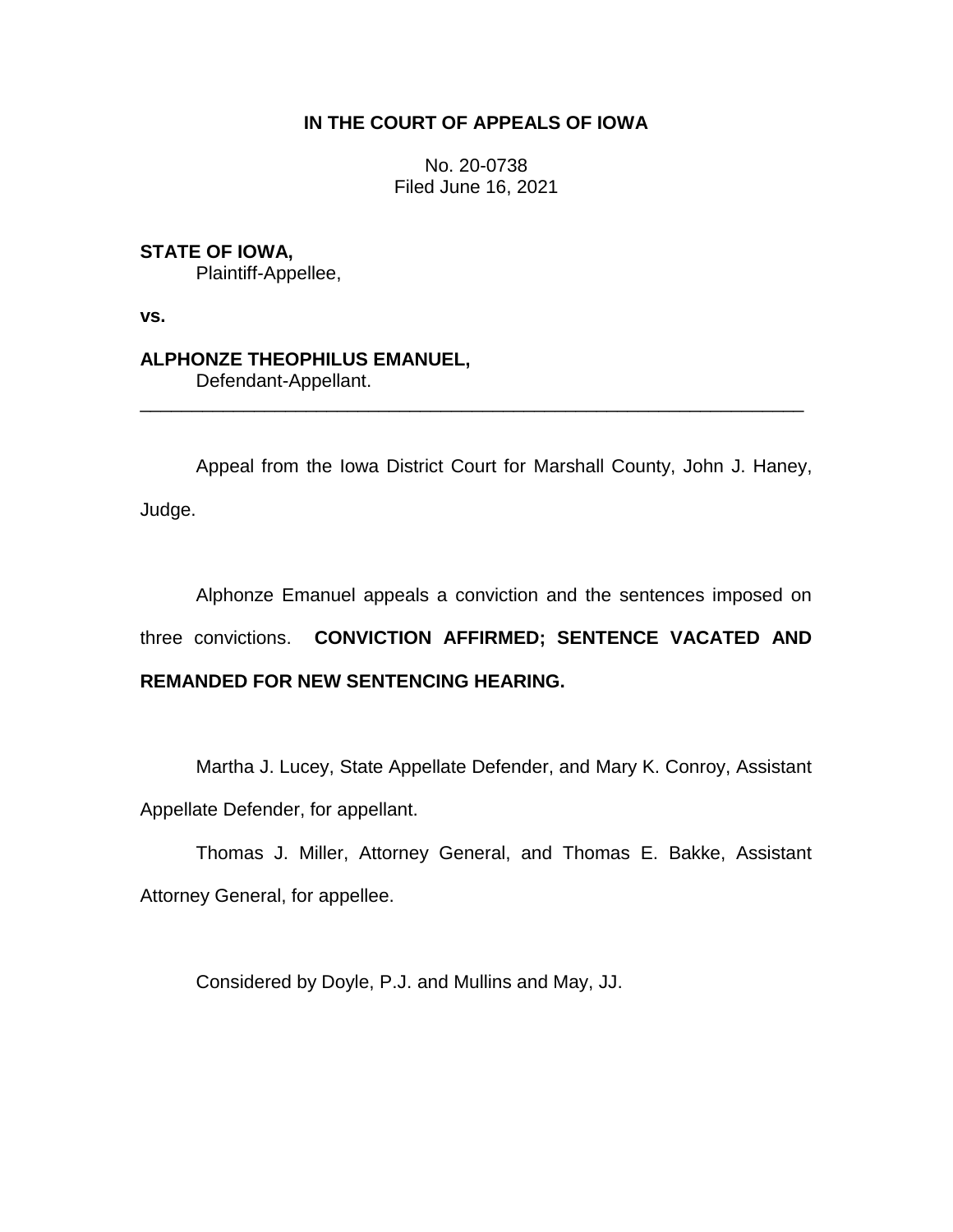### **MULLINS, Judge.**

 $\overline{a}$ 

Alphonze Emanuel appeals his conviction of possession of methamphetamine with intent to deliver, challenging the sufficiency of the evidence supporting the charge. He also appeals the sentences imposed upon said conviction and two other convictions, arguing his waiver of in-person sentencing was not tendered knowingly and voluntarily.

### **I. Background Facts and Proceedings**

Upon the evidence presented at trial, a rational jury could make the following factual findings. In the spring of 2019, Marshalltown Police Department Detective Dane Bowermaster, serving as a member of the Mid-Iowa Drug Task Force, began a drug investigation relative to Emanuel. Bowermaster began surveilling a particular residence for indications of drug activity. Bowermaster testified the come-and-go nature of the traffic to the home over the next several days indicated the visitors were purchasing narcotics from the home.<sup>1</sup> Bowermaster sought and obtained a warrant to conduct a search of the home.

The search warrant was executed on May 3, 2019, shortly after 5:00 a.m. The special weapons and tactics (SWAT) team broke up into two units of four

<sup>&</sup>lt;sup>1</sup> On April 23, Bowermaster observed a female report to the back door of the residence, upon which she was met at the door. On April 25, he observed a different female enter the rear door of the residence, stay for roughly three minutes, and then leave. In the neighborhood of two hours later, Bowermaster observed a male and female visit the residence, entering through the back door, and then leaving about two minutes later. About another two hours later, Bowermaster saw two other individuals leave the residence. Bowermaster again saw one of those individuals leaving the residence on April 29, when he was conducting mobile surveillance. About three hours later, a male visited the residence, staying for about two minutes. On April 30, one woman visited the residence for about five minutes, one of the prior visitors visited the home for seven minutes, and then a pair of other prior visitors visited the house for five minutes.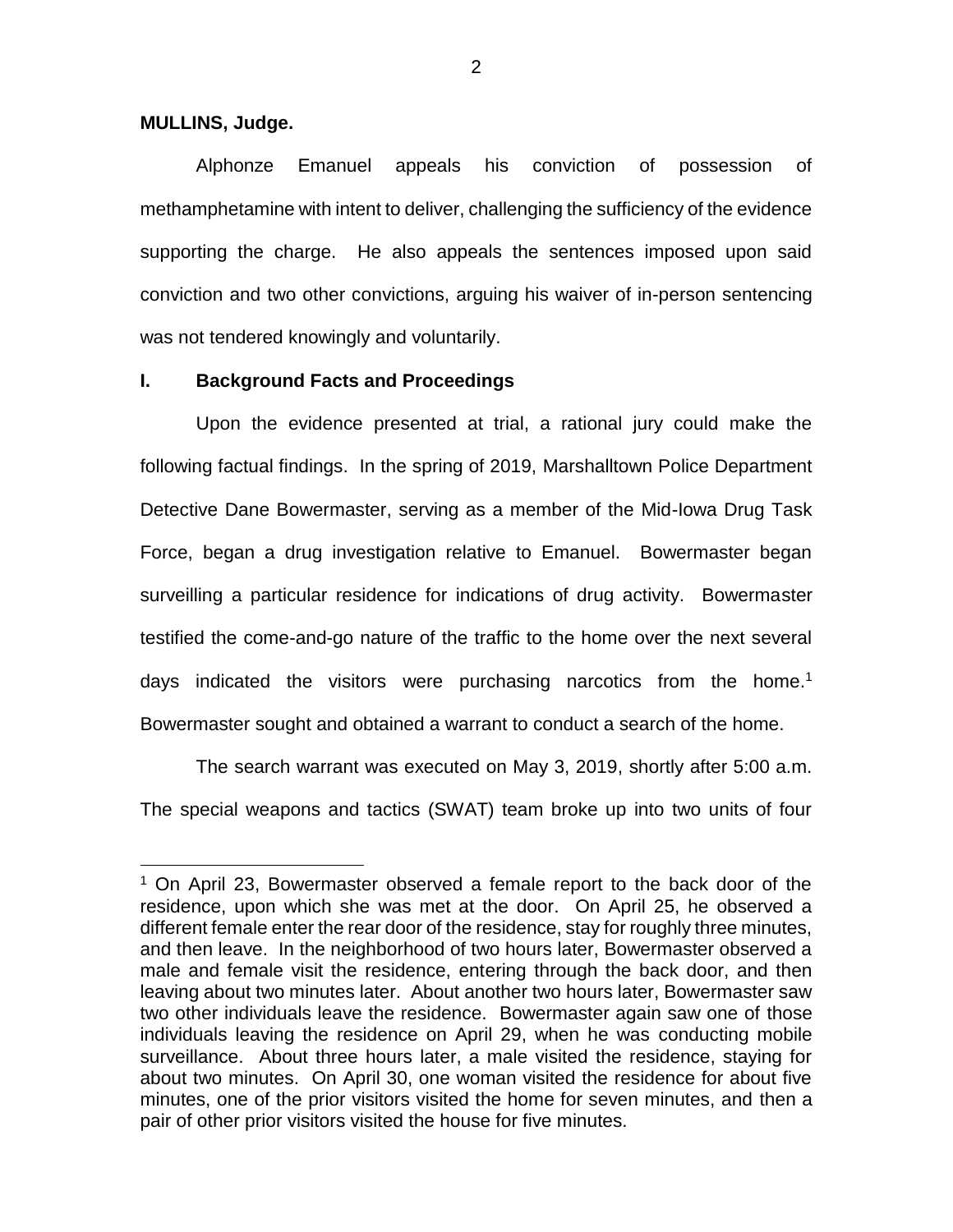officers each, with one unit entering the front of the residence, and the other entering the rear. The SWAT team leader, Lieutenant Kiel Stevenson of the Marshalltown Police Department, conducted a knock and announce, which lasted roughly thirty seconds. While the knock and announce was being conducted, Deputy Rodney Drummer, an officer with the Tama County Sheriff's Department and investigator with the task force, was positioned on the southeast side of the home and he observed, through a curtain, a "silhouette or a figure" inside the home running to a room on the northwest side of the residence. Deputy Adam Winkowitsch of the Marshall County Sheriff's Department, also serving as an investigator for the task force, was positioned on the west side of the home. During the knock and announce, he observed "a shadow that had rushed past one of the windows on the west side of the house."

When there was no response to the knock and announce, the SWAT team breached the front and rear doors of the residence simultaneously. The front team cleared the living room and attached bedroom. In the bedroom, Bowermaster observed the covers on the bed "were thrown open like someone just got out of bed." The front team then joined the rear team in the kitchen. The rear team had already made contact with Emanuel and a female, Kelsey Tolbert, in the bathroom. Bowermaster viewed the bathroom and observed the toilet to be running, with "a crystalline substance both on the toilet seat and on the floor."<sup>2</sup> He testified, "At that time it was apparent to me that methamphetamine had been flushed down the

 $\overline{a}$ 

 $2$  The substance found in the bathroom tested positive for methamphetamine at the state crime lab.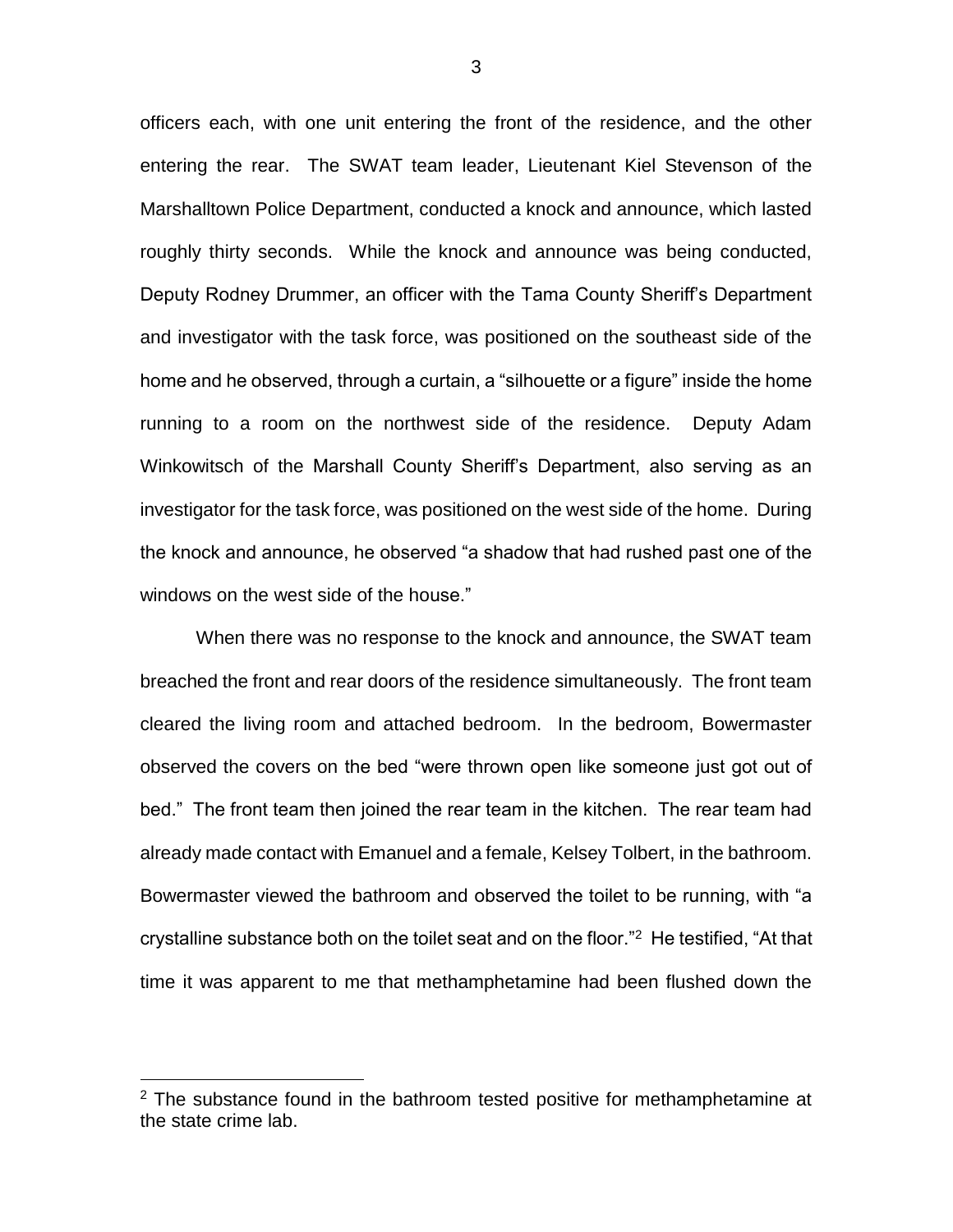toilet in the rush. Some spilled on the seat and spilled on the floor." A cell phone was also found in the bathroom.

Emanuel's son, Zach Dixon, was located standing at the bottom of the stairs to the basement, and Jose Cervantes Rodriguez was subsequently located in the basement. The subjects were detained and advised of their *Miranda* rights. Bowermaster questioned Emanuel about how much methamphetamine he flushed. Emanuel responded he flushed a teener, which consists of roughly 1.7 grams. Bowermaster responded he knew Emanuel flushed more because there was at least a teener on the bathroom floor. Emanuel responded he flushed a ball, meaning an "8-ball," which is one-eighth of an ounce or roughly 3.5 grams. Bowermaster re-pressed Emanuel, and Emanuel conceded he probably flushed around five grams of methamphetamine but it was cut. Bowermaster explained in his testimony cut product is essentially diluted, and a common user would not cut their methamphetamine because it reduces its quality. In contrast, dealers will cut the drug because it increases the amount and, by extension, profit from sales. In the living room, Bowermaster found three cell phones concealed in a heating and air conditioning register. $3$  He also found a digital scale in the kitchen, which "was covered in a residue that appeared to be methamphetamine residue."<sup>4</sup>

After entering the residence, Deputy Drummer learned the room on the northwest side of the residence, to which he had observed the silhouette running, was the bathroom. Drummer found several pieces of evidence in the bedroom on the northeast side of the residence: (1) marijuana and marijuana roaches on a

 $\overline{a}$ 

4

 $3$  Only one was seized as evidence because the other two were not operating.

<sup>&</sup>lt;sup>4</sup> The residue also tested positive for methamphetamine at the crime lab.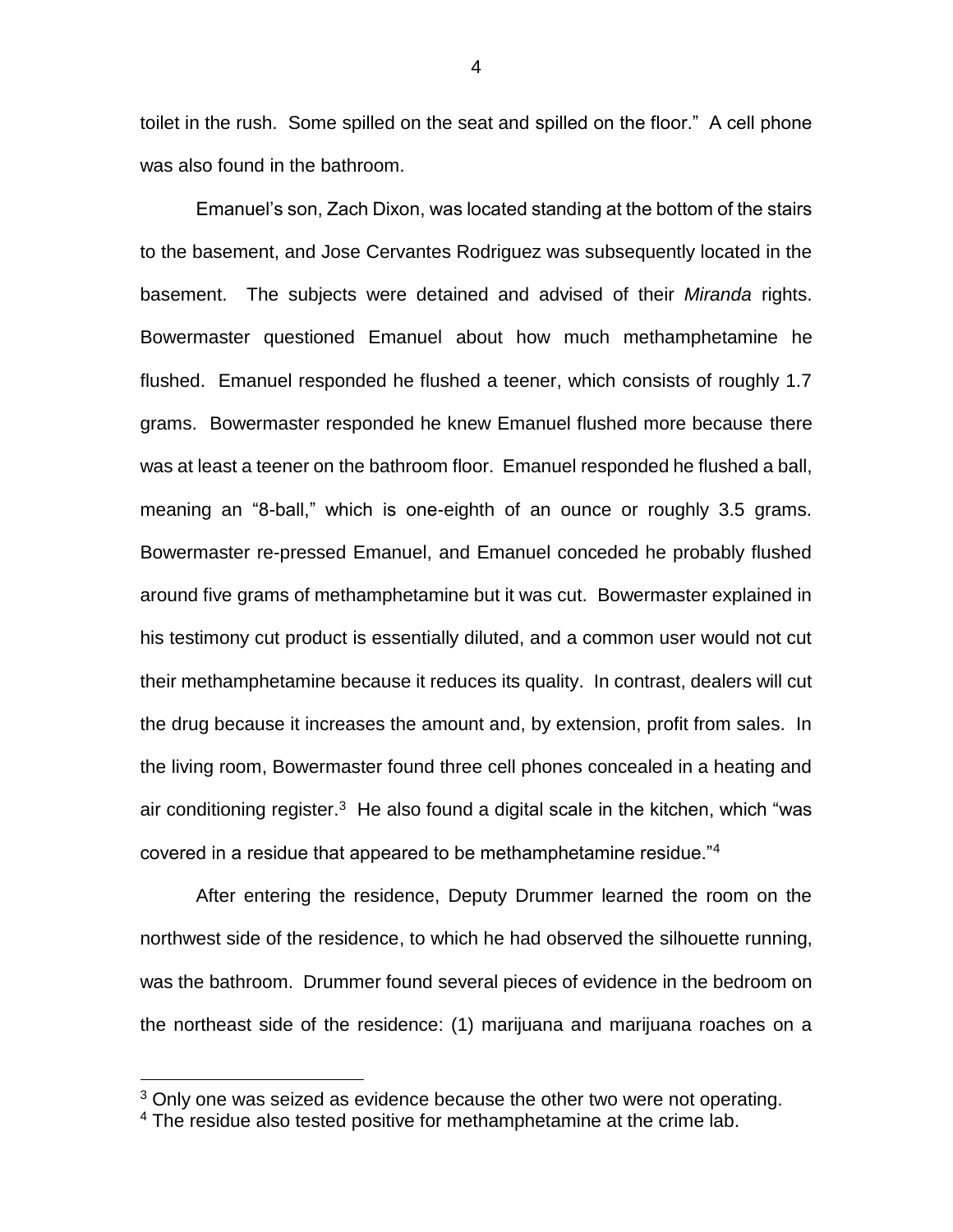night stand; (2) a gray purse near the nightstand containing \$50, a mailing addressed to Emanuel, and Emanuel's Illinois driver's license; (3) a black purse on the floor between the bed and nightstand containing \$1418, Tolbert's driver's license and health and dental insurance cards, two EBT cards belonging to other individuals, Emanuel's Iowa identification card, and two EBT cards belonging to Emanuel and Tolbert.

Winkowitsch searched the basement, which included a bedroom belonging to Rodriguez, where he located a cell phone, a methamphetamine pipe, a baggie containing methamphetamine,<sup>5</sup> and "two empty baggies that looked like they may have contained methamphetamine at one time." In the kitchen of the residence, Winkowitsch also found a black bag containing baggies, which he testified, based on his training and experience, would be used for packaging in relation to drug distribution. Bowermaster also found marijuana and various cell phones in the basement bedroom belonging to Dixon.

The task force supervisor, Detective Sergeant James Gibson of the Marshall County Sheriff's Office, was positioned at the front of the house when the SWAT team conducted the knock and announce, during which he observed a shadow move quickly to the north end of the home. After the breach and securing of the residence, Gibson searched Emanuel and Tolbert and found \$315 on Emanuel and a cell phone on Tolbert.

The cell phone found in the bathroom was subjected to a content-extraction device. Incoming and outgoing text messages to and from the phone disclose its

 $\overline{a}$ 

<sup>&</sup>lt;sup>5</sup> This substance also tested positive for methamphetamine.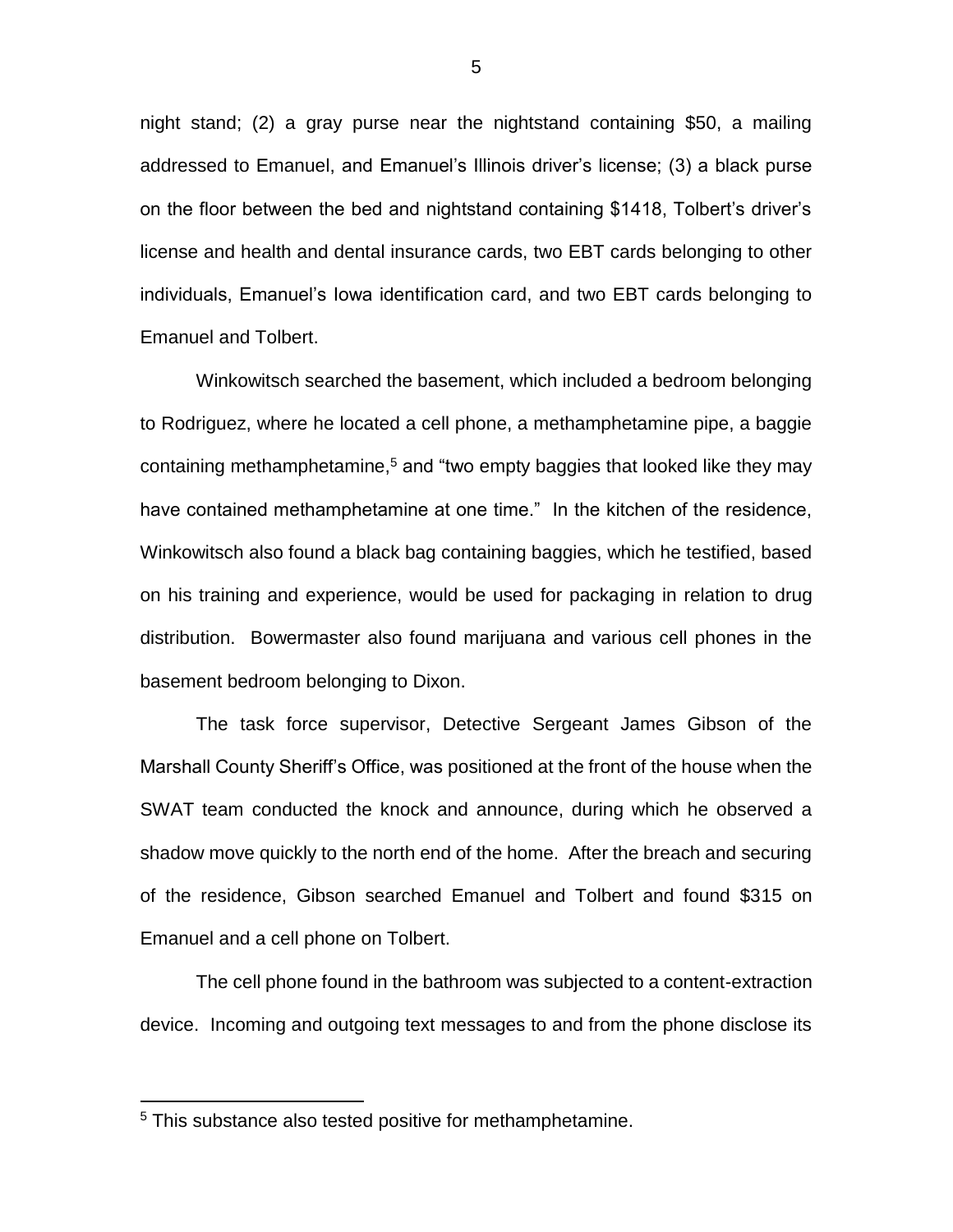owner was in the business of selling both marijuana and methamphetamine.<sup>6</sup> The evidence shows the phone belonged to Emanuel.<sup>7</sup>

Emanuel was charged by trial information with possession of methamphetamine with intent to deliver, prohibited acts, and second-offense possession of marijuana. Following the presentation of the State's case-in-chief at trial, Emanuel moved for judgment of acquittal, arguing the State failed to prove he possessed the methamphetamine with an intent to deliver. The court denied the motion. No evidence was presented on behalf of the defense, and the jury found Emanuel guilty as charged. $8$  The matter proceeded to sentencing, which Emanuel participated in by video conference. Emanuel appealed following the imposition of sentence.

## **II. Sufficiency of Evidence**

 $\overline{a}$ 

Emanuel argues the district court erred in denying his motion for judgment of acquittal, claiming the evidence was insufficient to show he had an intent to

<sup>&</sup>lt;sup>6</sup> Some text messages do not disclose which substance was being pursued by the buyer. Some indicate "both" were. Others specifically refer to marijuana, asking for "green" or "bud." One incoming message sent to the phone a day before the search warrant was executed asked, "U got a ball?" The outgoing message responded, "Yi." The buyer later responded, "on my way to u." One officer testified methamphetamine is commonly dealt in "8-balls," but that moniker is not used in referencing marijuana. The officer testified some people call a "teener" a "tee." One outgoing text message questioned, "Ok about how much u thinking," to which the recipient responded "t if you have it." The following outgoing text stated, "Yea I got tht n more."

 $7$  The images extracted from the phone included several pictures of Emanuel that could be considered "selfies." Also, the phone's contacts had listings for the other three occupants of the home, "Jose" (Cervantes Rodriguez), "Kels" (Tolbert), and "Zach" (Dixon), but not Emanuel. Several of the incoming text messages also identified Emanuel by his nickname, "Mo."

<sup>&</sup>lt;sup>8</sup> Emanuel previously stipulated to having a prior conviction of possession of marijuana in relation to count three.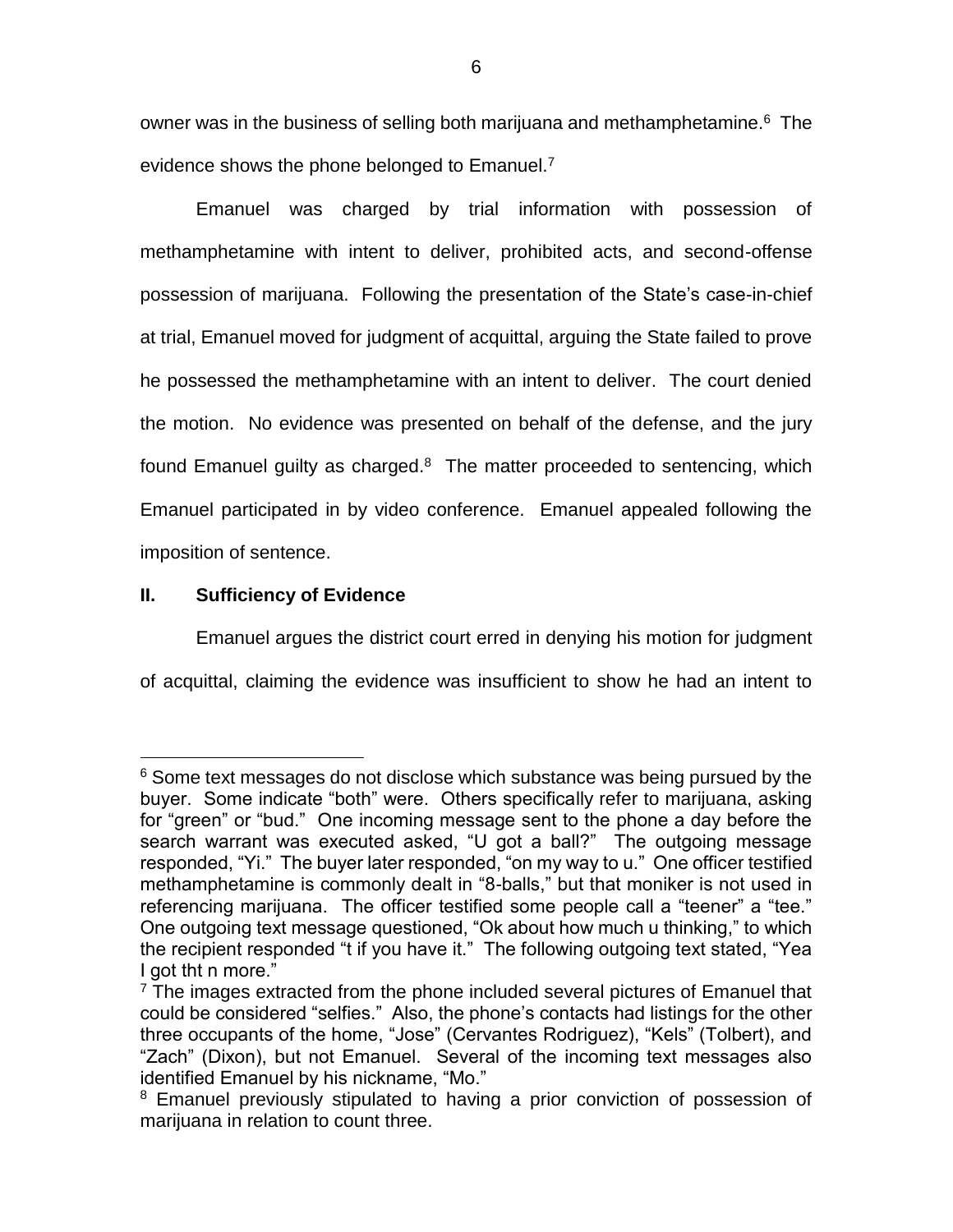deliver. Challenges to the sufficiency of the evidence are reviewed for corrections of errors at law. *State v. Mathias*, 936 N.W.2d 222, 226 (Iowa 2019).The court views "the evidence 'in the light most favorable to the State, including all reasonable inferences that may be fairly drawn from the evidence.'" *State v. Ortiz*, 905 N.W.2d 174, 180 (Iowa 2017) (quoting *State v. Huser*, 894 N.W.2d 472, 490 (Iowa 2017)). All evidence is considered, not just that of an inculpatory nature. *See Huser*, 894 N.W.2d at 490. "[W]e will uphold a verdict if substantial evidence supports it." *State v. Wickes*, 910 N.W.2d 554, 563 (Iowa 2018) (quoting *State v. Ramirez*, 895 N.W.2d 884, 890 (Iowa 2017))."Evidence is substantial if, 'when viewed in the light most favorable to the State, it can convince a rational jury that the defendant is guilty beyond a reasonable doubt.'" *Id.* (quoting *Ramirez*, 895 N.W.2d at 890). Evidence is not rendered insubstantial merely because it might support a different conclusion; the only question is whether the evidence supports the finding actually made. *See Brokaw v. Winfield-Mt. Union Cmty. Sch. Dist.*, 788 N.W.2d 386, 393 (Iowa 2010). In considering a sufficiency-of-the-evidence challenge, "[i]t is not the province of the court . . . to resolve conflicts in the evidence, to pass upon the credibility of witnesses, to determine the plausibility of explanations, or to weigh the evidence; such matters are for the jury." *State v. Musser*, 721 N.W.2d 758, 761 (Iowa 2006) (quoting *State v. Williams*, 695 N.W.2d 23, 28 (Iowa 2005)).

When viewed in the light most favorable to the State, the evidence discloses the following pertinent facts. Emanuel was in the possession of around five grams of methamphetamine at the time the warrant was executed at around 5:00 a.m. on May 3, 2019. Content on the phone found in the bathroom, which a rational jury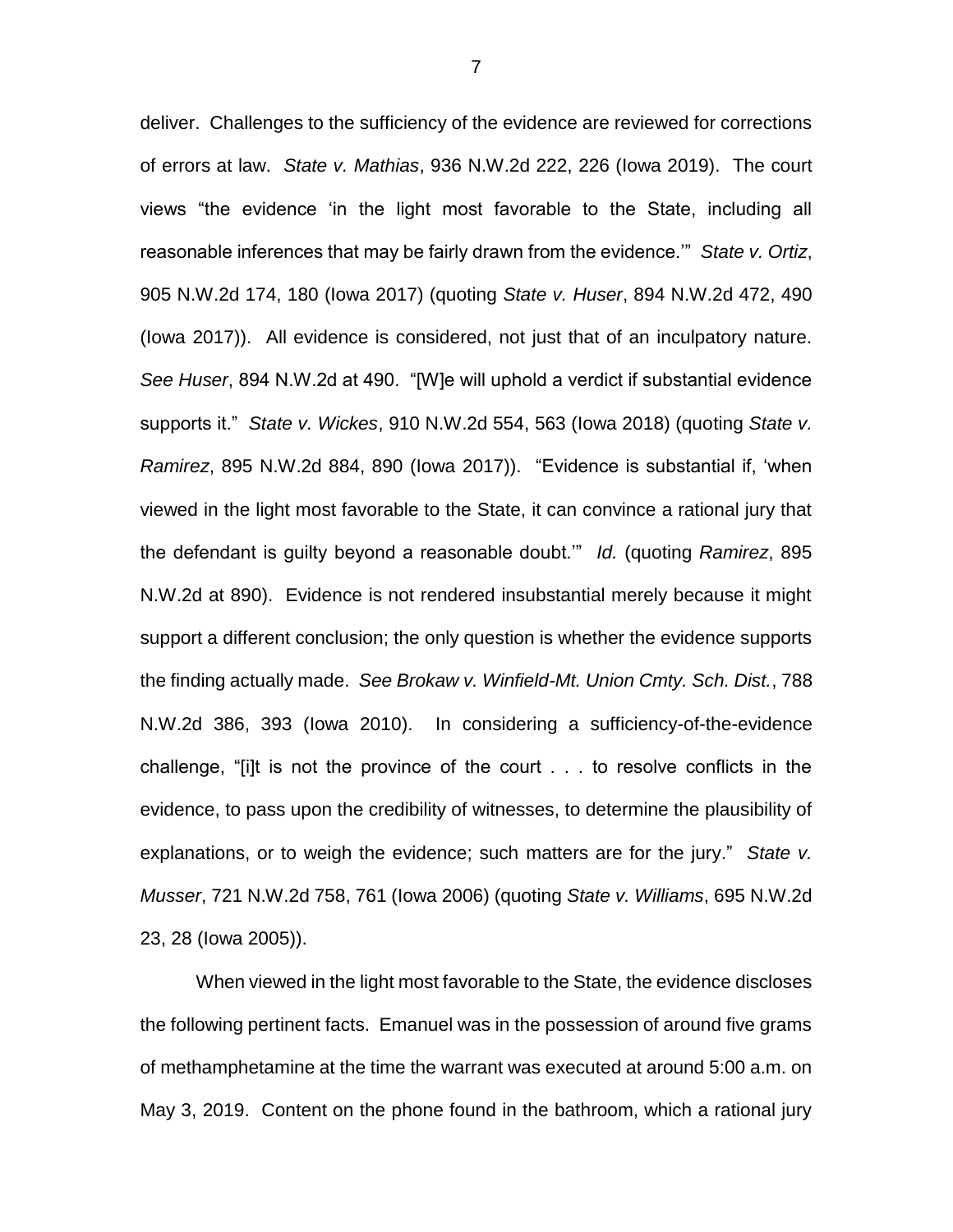could have concluded belonged to Emanuel, shows he was in the business of trafficking methamphetamine leading up to the search. Specifically, at 9:22 p.m. on May 2 Emanuel responded in the affirmative when a customer asked if he had a ball, a slang for a specific weight of methamphetamine. The customer responded he or she was on his or her way thirty minutes later. Then, at roughly 1:45 a.m. on May 3, just hours before the search, another customer questioned, "You got anything"? About twenty minutes later, Emanuel responded, "Lil bit gotta get more." At around 3:45 a.m., Emanuel texted the customer, "how much u thinking"? The customer responded "50," to which Emanuel responded, "Ok." The customer replied, "Or t if you have it." Evidence was had that a "t," "tee," or "teener," is another slang term used for a denomination of methamphetamine. Emanuel responded, "Yea I got tht n more."

Viewing the evidence in the light most favorable to the State, as we must, we conclude a rational jury could have found Emanuel guilty beyond a reasonable doubt, and we affirm his conviction of possession of methamphetamine with intent to deliver.

#### **III. Sentencing**

 $\overline{a}$ 

In response to the COVID-19 pandemic, $9$  "our supreme court entered a number of supervisory orders concerning the pandemic's impact on court

<sup>9</sup> *See In re A.H.*, 950 N.W.2d 27, 34 n.6 (Iowa Ct. App. 2020) ("The novel coronavirus/COVID-19 is an ongoing international pandemic. To stem the spread, governments, including the state of Iowa, implemented emergency safeguards recommended by such agencies as the Center for Disease Control, which included social distancing and wearing of face masks. In Iowa, many businesses were ordered closed, people were encouraged to maintain six-foot distances between one another, and gatherings of ten or more people were discouraged.").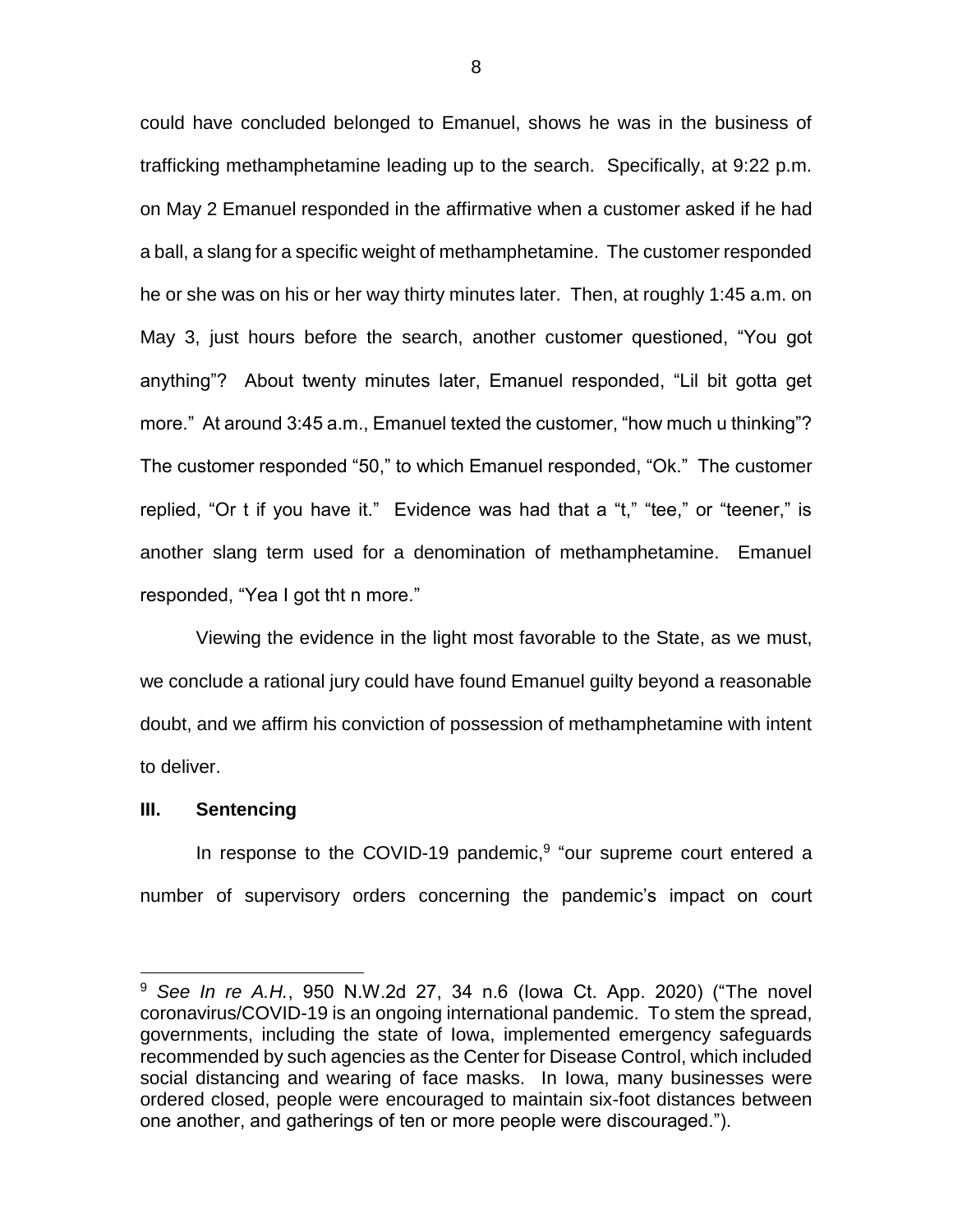services." *State v. Emanuel*, No. 20-0737, 2021 WL 1906366, at \*1 (Iowa Ct. App. May 12, 2021). "[O]n March 14, 2020, the court ordered that '[f]or sentencing hearings through April 20, district courts may allow any party (the prosecutor, defense counsel, defendant, victims and witnesses) to appear by videoconference with that party's consent. To appear by videoconference, the defendant shall execute a written waiver.'" *Id.* (second alteration in original) (citation omitted).

The supreme court entered another order on April 2, in which it extended the sentencing procedure through August 3 but modified it to provide parties could appear by either videoconference or telephone and directing that, "To appear by videoconference or telephone, the defendant shall either (a) execute a written waiver or (b) make a waiver on the record. Other parties need not execute a waiver."

*Id.* (citation omitted).

 $\overline{a}$ 

At the commencement of Emanuel's sentencing hearing on April 13, the court explained Emanuel was participating by videoconference, while the attorneys were participating by "ICN teleconference."<sup>10</sup> The court explained the hearing was being conducted remotely as a result of the supervisory orders. The court separately asked Emanuel and all counsel if they were agreeable to participating remotely, and each answered in the affirmative.

On appeal, Emanuel argues "waiver of his right to be personally present at his sentencing was not intelligent, voluntary, or knowing." He complains the court did not explain he could have in-person sentencing or it could continue the hearing for said purpose.

<sup>&</sup>lt;sup>10</sup> "ICN (lowa Communications Network) 'is a statewide, governmental network that includes a two-way videoconferencing system.'" *Emanuel*, 2021 WL 1906366, at \*1 n.6 (citation omitted). Apparently it has a teleconference feature, as the court noted the attorneys were participating that way.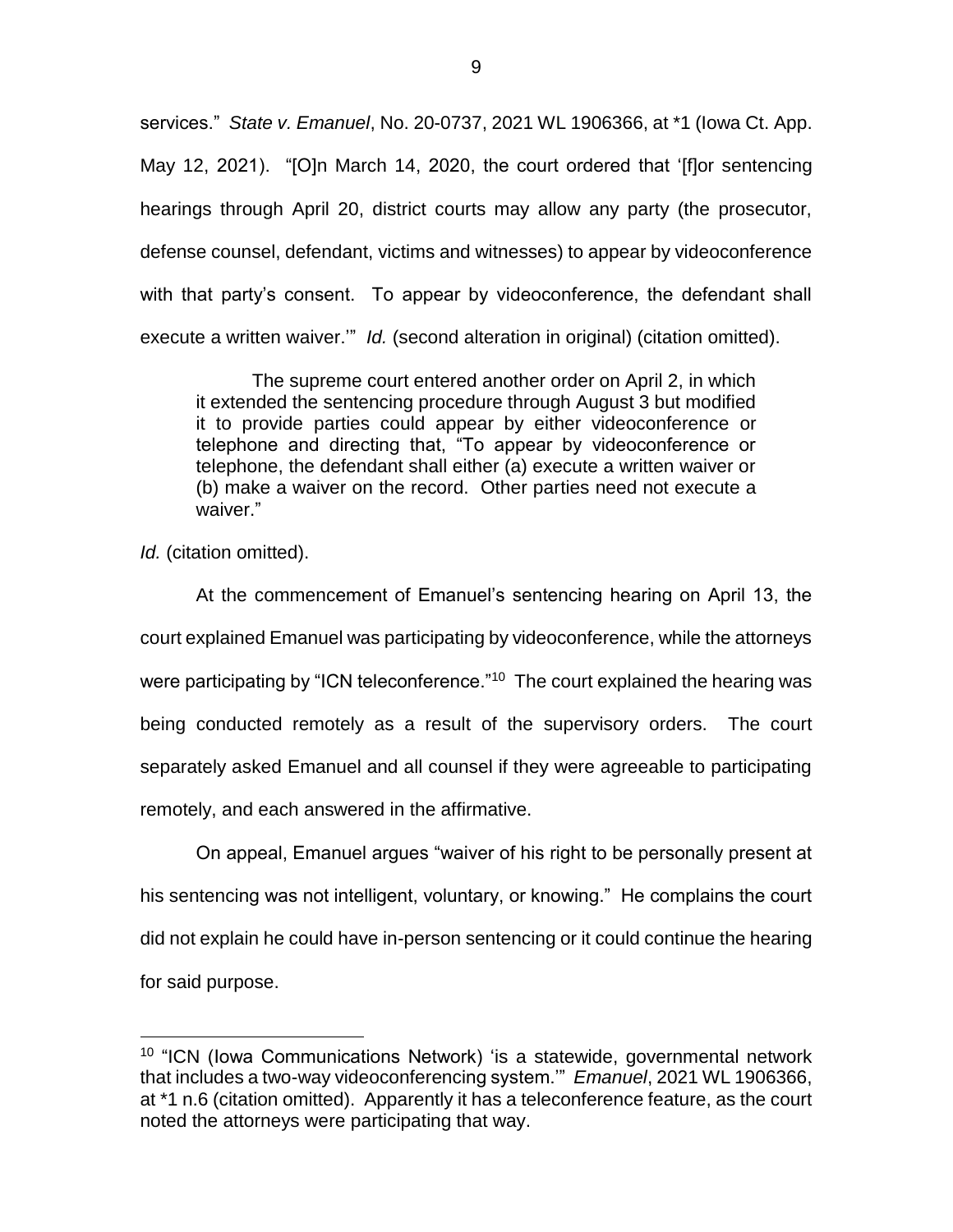As we recently stated,

A defendant does have a right to personal presence at sentencing, but the right may be waived. *See State v. Webb*, 516 N.W.2d 824, 830 (Iowa 1994); *State v. Daniels*, No. 15-1601, 2016 WL 4803782, at \*1 (Iowa Ct. App. Sept. 14, 2016). "To be valid, a defendant's waiver of the right to be present must be knowing, intentional, and unambiguous." *Daniels*, 2016 WL 4803782, at \*2.

*Id.* at \*2.

The standard definition of "waiver" is "the intentional relinquishment of a known right." *State v. Seager*, 571 N.W.2d 204, 209 (Iowa 1997). Here, the court advised it was conducting the hearing remotely by order of the supreme court. And the court only asked if Emanuel was agreeable to proceeding with sentencing by video conference. Different from a recent case, the court did not advise Emanuel of his "right to make a personal appearance in court" or that "the hearing did not have to proceed unless Emanuel was in agreement with that procedure." *Cf. Emanuel*, 2021 WL 1906366, at \*2. So the record before us offers no indication that Emanuel knew of his continuing right to in-person sentencing, and his waiver of the same was therefore invalid. *See Daniels*, 2016 WL 4803782, at \*2. We reject the State's harmless-error argument, as there is no way to tell what the outcome would have been had the sentencing judge and Emanuel been face to face.

We vacate the sentences imposed on Emanuel's convictions and remand the matter for a new sentencing hearing.

### **IV. Conclusion**

We find the evidence sufficient to support Emanuel's conviction of possession of methamphetamine with intent to deliver. We vacate the sentences